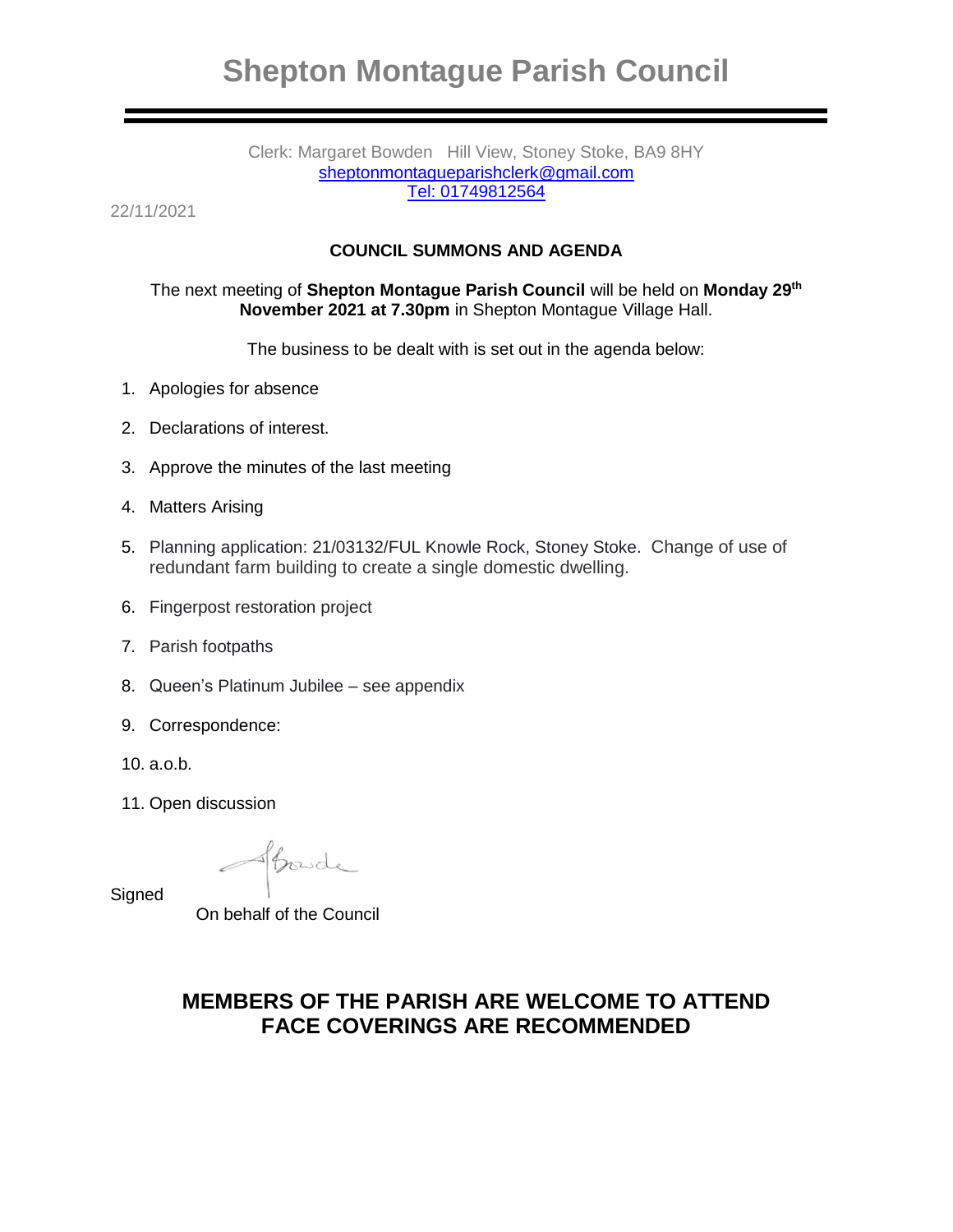Agenda item 8

#### Queen's Platinum Jubilee (2022)

As you may be aware, next year marks the Queen's Platinum Jubilee (2022) and South Somerset District Council are looking to support communities in their celebrations across the District marking this occasion.

Events will be held locally across Somerset, as well as nationally, with a specific focus on the bank holiday weekend of the 2<sup>nd</sup> - 5<sup>th</sup> June 2022:

- **Thursday 2nd** the Queen's Official Birthday Trooping of the Colour in London, followed by the lighting of Beacons across the UK – *it is hoped that approximately 70 beacons could be lit across Somerset;*
- **Friday 3rd** a Service of Thanksgiving for the Queen's reign will be held at St Paul's Cathedral, London;
- **Saturday 4<sup>th</sup>** the Queen will attend the Derby, held at Epsom Downs, followed by the Party at the Palace in London on the Saturday night;
- **Sunday 5th** The Big Jubilee Lunch will be held across the UK, and this event is encouraging gatherings big or small - including street parties, picnics, tea and cake, and garden barbeques!

Additionally, please also consider celebrating The Queen's Platinum Jubilee in 2022 by joining the Queen's tree planting initiative: *The Queen's Green Canopy*. Details for this are provided below, including how you can apply for your free tree pack for your Parish.

## **Platinum Jubilee Beacons – 2 nd June**

The UK's long tradition of celebrating Royal Jubilees and Coronations with the lighting of beacons will be continued to mark the Platinum Jubilee. Beacons will be lit throughout the UK and organisers are looking for communities to get involved and mark this tradition together. If you are interested in being involved and would be happy to organise lighting a beacon on the evening of the  $2<sup>nd</sup>$  June 2022, please review the details at: [www.queensjubileebeacons.com](https://www.queensjubileebeacons.com/)

If you decide to host a beacon, we would recommend using locally grown seasoned wood and aim to plant trees to offset the associated carbon footprint. Also please be considerate in the location of any beacon to avoid any smoke causing a nuisance to nearby residents. For details on how you can get involved with the Queen's Jubilee tree planting initiative, and to receive your free tree pack, please see below.

## **The Big Jubilee Lunch / Street Party – 5 th June**

The *Big Jubilee Lunch* will take place across the UK and encourages communities to come together in a spirit of fun and friendship to celebrate the Platinum Jubilee. Events can be big or small – including street parties, picnics, tea and cake, or a garden barbeque. For tips and ideas on hosting an event, see The Big Lunch website [here.](https://www.edenprojectcommunities.com/the-big-lunch) A licence or road closure application may be required, and we will be sharing more information about this in the coming months, but if you have any questions in the meantime please contact [licensing.specialists@southsomerset.gov.uk](mailto:licensing.specialists@southsomerset.gov.uk)